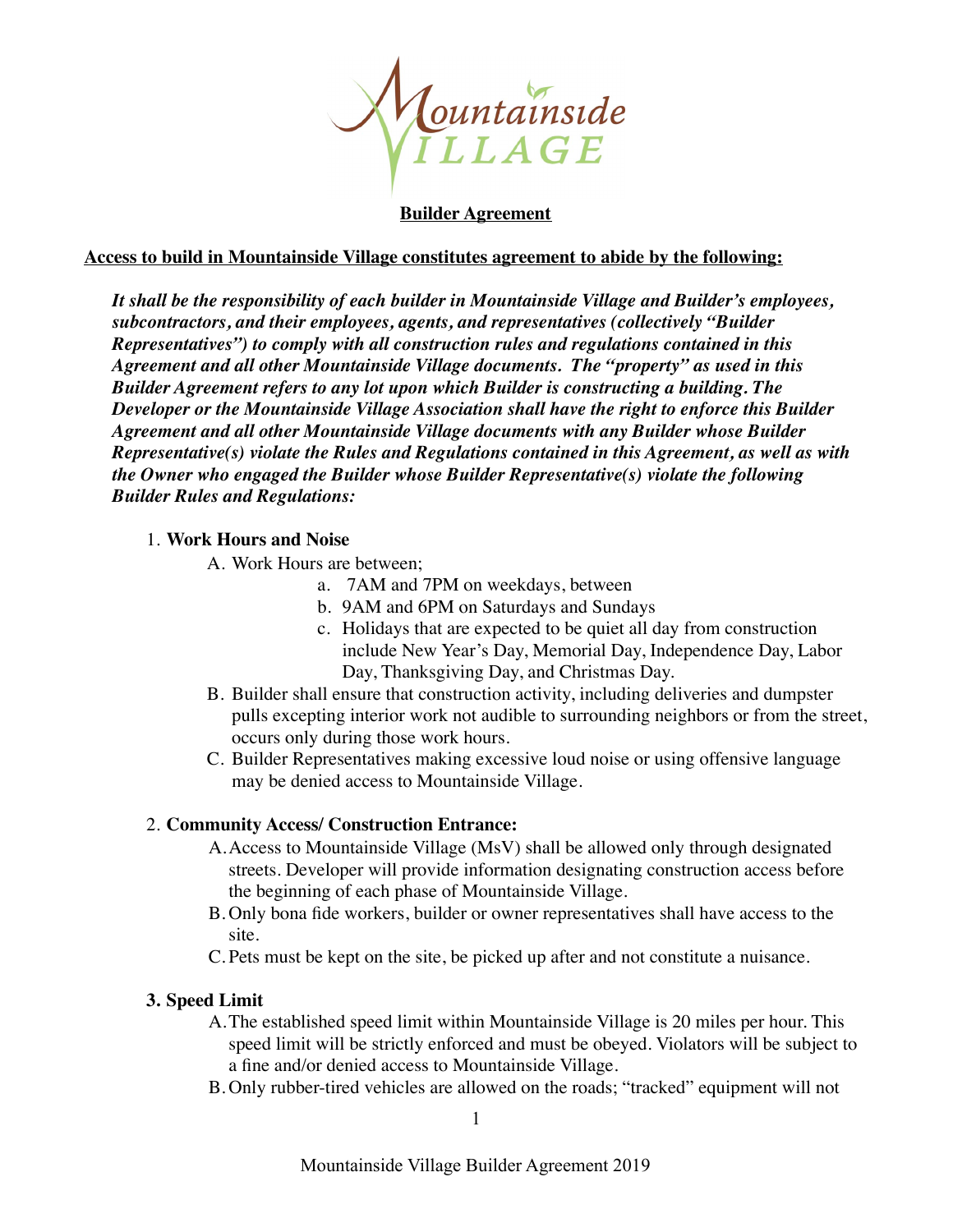

be permitted to run on the roads.

# **4. Access to Construction site/Contractor Parking**

A.Individual homesites / construction sites shall be accessed only via the roadways or rear lanes. No other access will be permitted. Primary construction parking for vehicles and construction equipment shall be to the rear of property clear of rear lane easements. Overflow daytime parking shall be allowed on street during allowed on street parking hours provided there is no obstruction of roadways.

# **5. Delivery and Storage of Materials**

- A.Delivery of supplies and equipment shall be limited to normal Work Hours and shall be made from the rear of the lots where possible.
- B. Delivered equipment or materials shall immediately be stored in an orderly manner within the homesite boundaries.
- C. Such materials and supplies are to be maintained in a neat and orderly manner and, whenever possible, located in the rear of the property. Such stored materials shall not under any circumstances be permitted to obstruct the flow or drainage patterns of the construction site or any adjacent properties.
- D.Developer may identify additional staging and storage areas that can or must be used by Builder, as necessary.

## **6. Homesite Maintenance and Waste Management**

- A)Builder shall be required to keep the entire construction site clean at all times.
- B)Builder is required to provide adequate waste storage at the construction-site. Waste receptacles shall not be allowed to fill to the point of overflowing.
- C)Toxic waste products must be disposed of in the designated locations at a designated toxic waste processing facility, such as the Teton County dump;
- D)Recyclable materials shall be separated out and recycled including:
	- a. Wood products (dimensional lumber, plywood, and engineered wood products);
	- b. Recyclable waste products (cardboard, aluminum, glass, and plastic bottles etc.).
	- c. Compostable materials including grass and yard trimmings (no woody material) "green waste" should be separated and may be taken to the compost area located at the Mountainside Village Farm or other designated location;
- E)The burning of construction debris or of removed landscape material is prohibited.
- F) Silt fences shall be installed and maintained on all sloped sites, to minimize erosion and flow of silt to adjacent property and the streets. Care should be taken to minimize excessive drainage onto the roadway or adjacent lots, including sump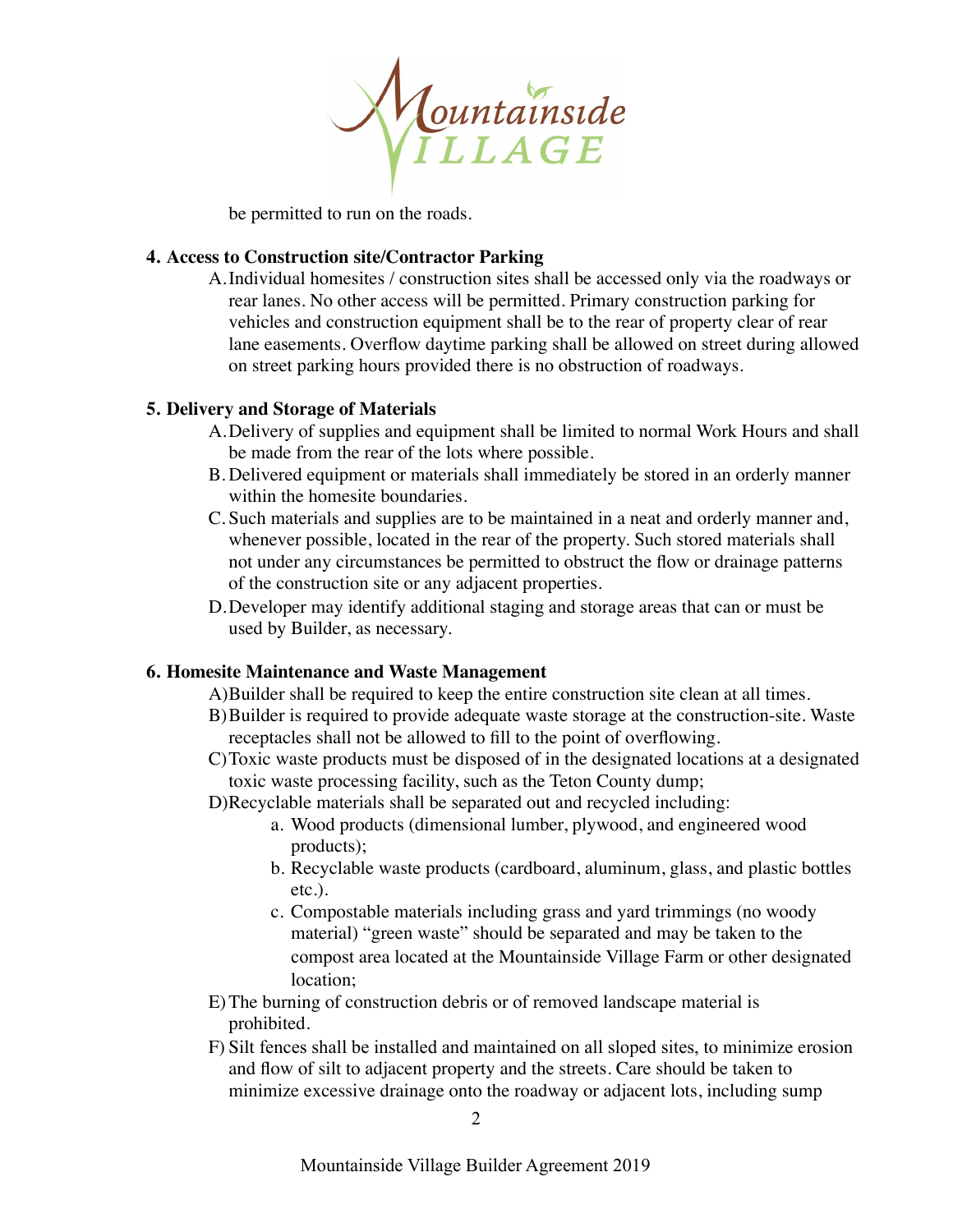

pump discharge and natural drainage. Builder shall maintain compliance with all applicable stormwater regulations for Builder's construction activities.

- G)Debris materials that drift or are windblown onto the roadway or adjacent properties shall be collected by Builder.
- H)Materials that may spill or fall from vehicles (whether they be delivery equipment or construction personnel vehicles) on any roadway within Mountainside Village shall immediately be removed and the road cleaned.
- I) The washing or cleaning of concrete delivery trucks shall be confined to within the homesite boundaries. Such activities shall not be permitted on any roadway and not on any other homesite within Mountainside Village.
- J) Builder Representatives and construction workers shall use discretion in eating and gathering on site, so as not to disturb Mountainside Village residents or staff. All food debris at a homesite must be contained and properly disposed.
- K)Builder shall be responsible to keep roads clear of mud or debris that may originate from the construction site. Any cleanup work which is necessitated by Builder's failure or refusal to maintain the homesite and/or roadways clean, shall be performed by Mountainside Village personnel at Builder's expense. Builder will be billed for the cost of such services at the rate up to three times the actual cost incurred.
- L)All earth removed from excavations must be placed where designated on the grading plan. All excess excavation spoils and debris not removed by Builder may be removed by Mountainside Village personnel. Builder will be billed for the cost of such services at the rate of up to three times the actual cost incurred. Builder shall comply with any spoils management plan prepared by or approved by Developer. **At the discretion of the Developer, excavation spoils may be deposited at an agreed upon location in an agreed manner documented in writing. Piles are to be consolidated and be stored with like spoils materials. No such depositing of materials may be done prior to such agreements.** Spoils deposited off of the homesite in Mountainside Village shall become the property of Developer.
- M)Builder shall not use power, water, and other utilities from adjacent lots and homes without permission.
- N)Builder shall only use Developer-approved staging areas.
- O)Builder shall report damage to any neighborhood improvements or other lots to Developer or MsVPOA immediately, and correct such damage as directed by the Developer or POA.
- P) Disturbance of site shall be limited to 40 feet beyond building perimeter.

#### **7. Insurance**

- A.Builders shall provide and maintain state mandated insurance policies at all times.
- B.Contractor and subcontractors shall be responsible for any and all injuries or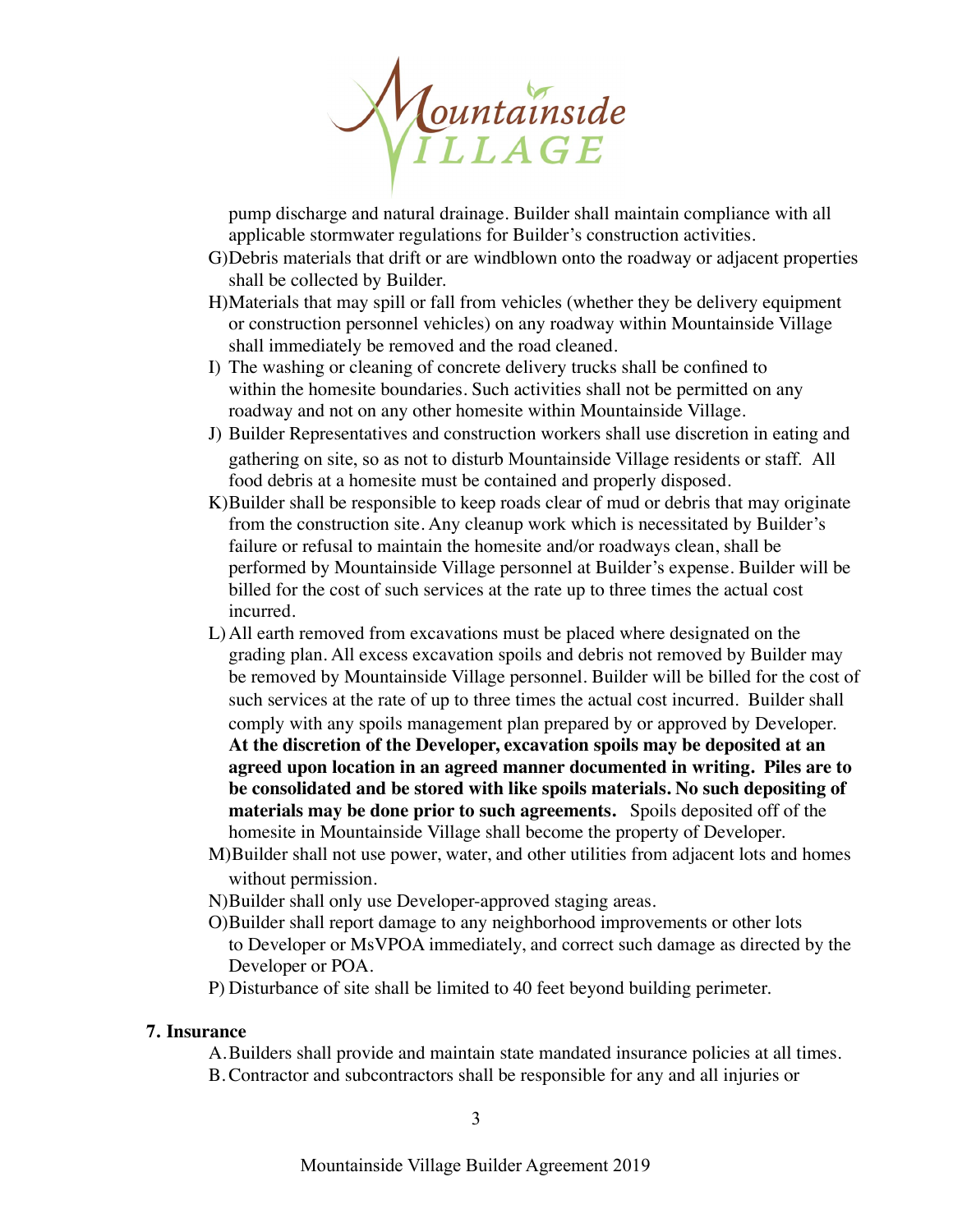

damage to any persons or property, including loss of human life arising directly or indirectly from or in connection with work performed or to be performed under this agreement, and shall hold the developer and the Mountainside Village Association harmless of any and all loss or damage from such injuries, damage or death.

- C.Contractor and subcontractor further agree to maintain such insurance as willfully protect developer and association from any and all claims under any Worker's Compensation Act, Employer Liability Laws, and from any and all other claims of whatsoever kind and nature for the damage to property or personal or bodily injury including death, made by anyone whomsoever, which may arise from the operation carried on under this agreement, either by the Developer, owner, contractor or subcontractor or by anyone directly or indirectly engaged or employed by either of them.
- D.The amount and limits of these required insurance policies may be amended by Developer from time to time.

## **8. Restrooms**

A)Construction workers shall have access to serviceable toilets or provide and maintain portable toilets on the rear of the job site.

# 9. **Subcontractors and their Conduct**

(A)Builders are responsible for their subcontractors and making them aware of the rules and regulations included in this agreement. Each Builder may be required to keep a current list of subcontractors on file with the Developer or village association.

# *I understand that in Mountainside Village:*

- A. **I am required to comply with any standards developed and implemented by Developer or Mountainside Village Design Review Committee (MsV-DRC) for Mountainside Village**;
- **B. The MsV-DRC must give written approval of drawings and designs before construction may begin. The approval of the DRC is also required prior to application for the City of Victor building permit.**

# *I understand that Builders at Mountainside Village are required to comply with the Mountainside Village Building Process and Review Schedule and:*

- a. I will acknowledge that I have read and understand the Mountainside Builder's agreement, and I will have an opportunity to ask for clarification;
- c. **I agree that a representative of our team will participate in a review of building plans with the Mountainside Village Design Review Committee** as described in the Mountainside Village Building Process and Review Schedule.
- c. The fee for design review is set by the **current Mountainside Village Design Review & Construction Fee Schedule.**